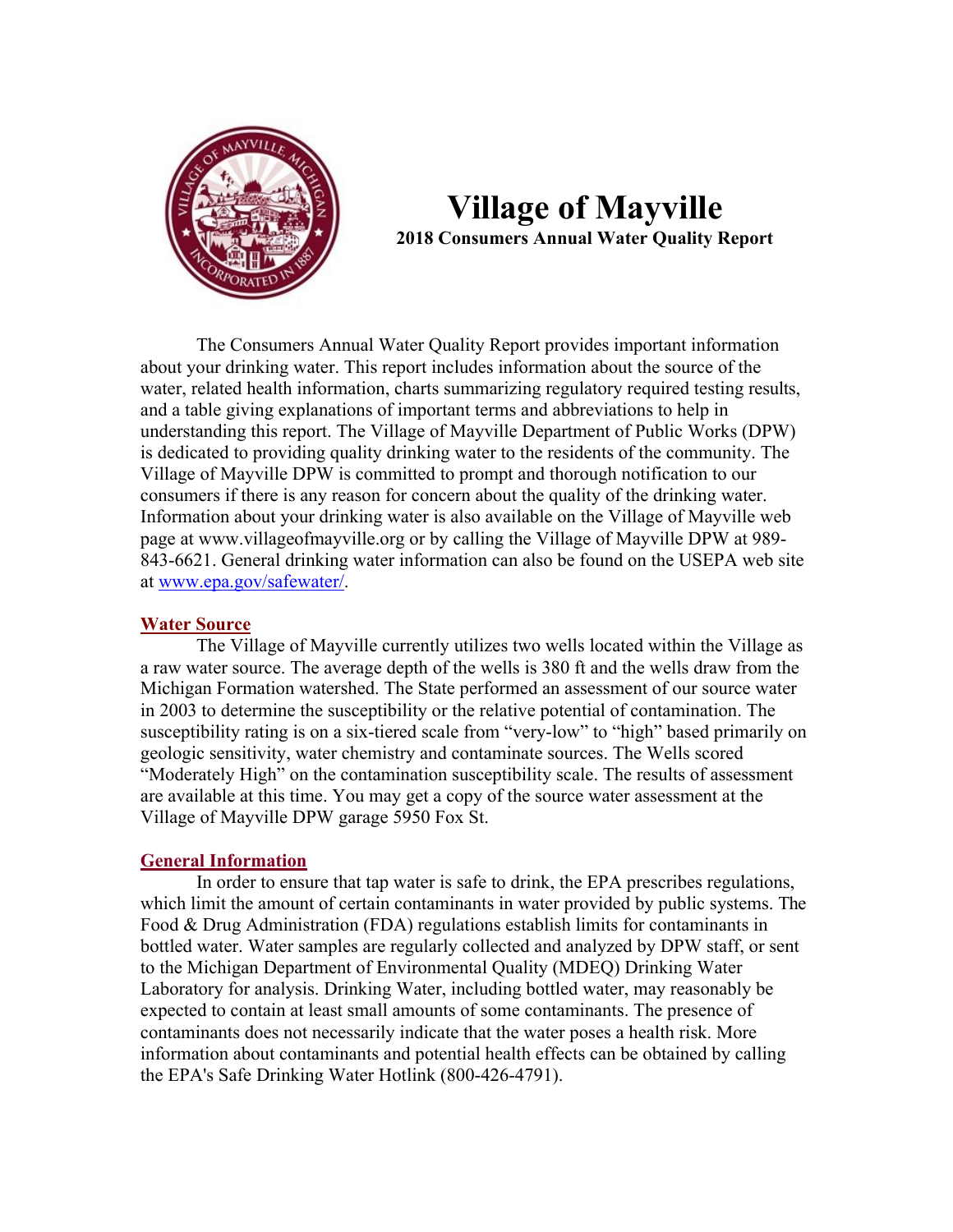## G**eneral Information (cont)**

The sources of drinking water (both tap and bottled water) include rivers lakes streams, ponds, reservoirs, springs, and wells. As water travels over the surface of the land or through the ground, it dissolves naturally occurring minerals and other substances resulting from the presence of animals, or human activity. Contaminants that may be present include:

- *Microbial contaminants*; such as viruses and bacteria, which may come from sewage treatment plants, septic systems, agricultural livestock operations, and wildlife.
- *Inorganic contaminants*, such as salts and metals, which can be naturally-occurring or result from urban storm water runoff, industrial or domestic wastewater discharges, oil and gas production, mining or farming.
- *Pesticides and herbicides*, which may come from a variety of sources such as agriculture, urban storm water runoff, and residential uses.
- *Organic Chemical contaminants*, including synthetic and volatile organic chemicals, which are by-products of industrial processes and petroleum production, and can also, come from gas stations, urban storm water runoff, and septic tanks.
- *Radiological contaminants*, which can be naturally occurring or be the result of oil and gas production and mining activities.

Some people may be more vulnerable to contaminants in drinking water than the general population. Immune-compromised persons such as persons with cancer undergoing chemotherapy, persons who have undergone organ transplants, people with HIV/AIDS or other immune system disorders, some elderly, and infants can be particularly at risk from infections. These people should seek advice about drinking water from their health care providers. EPA/CDC guidelines on appropriate means to lessen the risk of infection by cryptosporidium and other microbiological contaminants are available from the Safe Drinking Water Hotline (800-426-4791).

If present, elevated levels of lead can cause serious health problems, especially for pregnant women and young children. Lead in drinking water is primarily from materials and components associated with service lines and home plumbing. The Village of Mayville is responsible for providing high quality drinking water, but cannot control the variety of materials used in plumbing components. When your water has been sitting for several hours, you can minimize the potential for lead exposure by flushing your tap for 30 seconds to 2 minutes before using water for drinking or cooking. If you are concerned about lead in your water, testing methods and steps you can take to minimize exposure is available from the Safe Drinking Water Hotline or at http://www.epa.gov/safewater/lead. The next round of Lead & Copper sampling for the Village will take place in the months June thru September 2021.

The Village of Mayville routinely monitors for constituents in your drinking water according to Federal and State laws. The following table shows the results of our monitoring for the period of January  $1<sup>st</sup>$  to December 31<sup>st</sup>, 2018. All drinking water, including bottled drinking water, may be reasonably expected to contain at least small amounts of some contaminants. It's important to remember that the presence of these contaminates does not necessarily pose a health risk.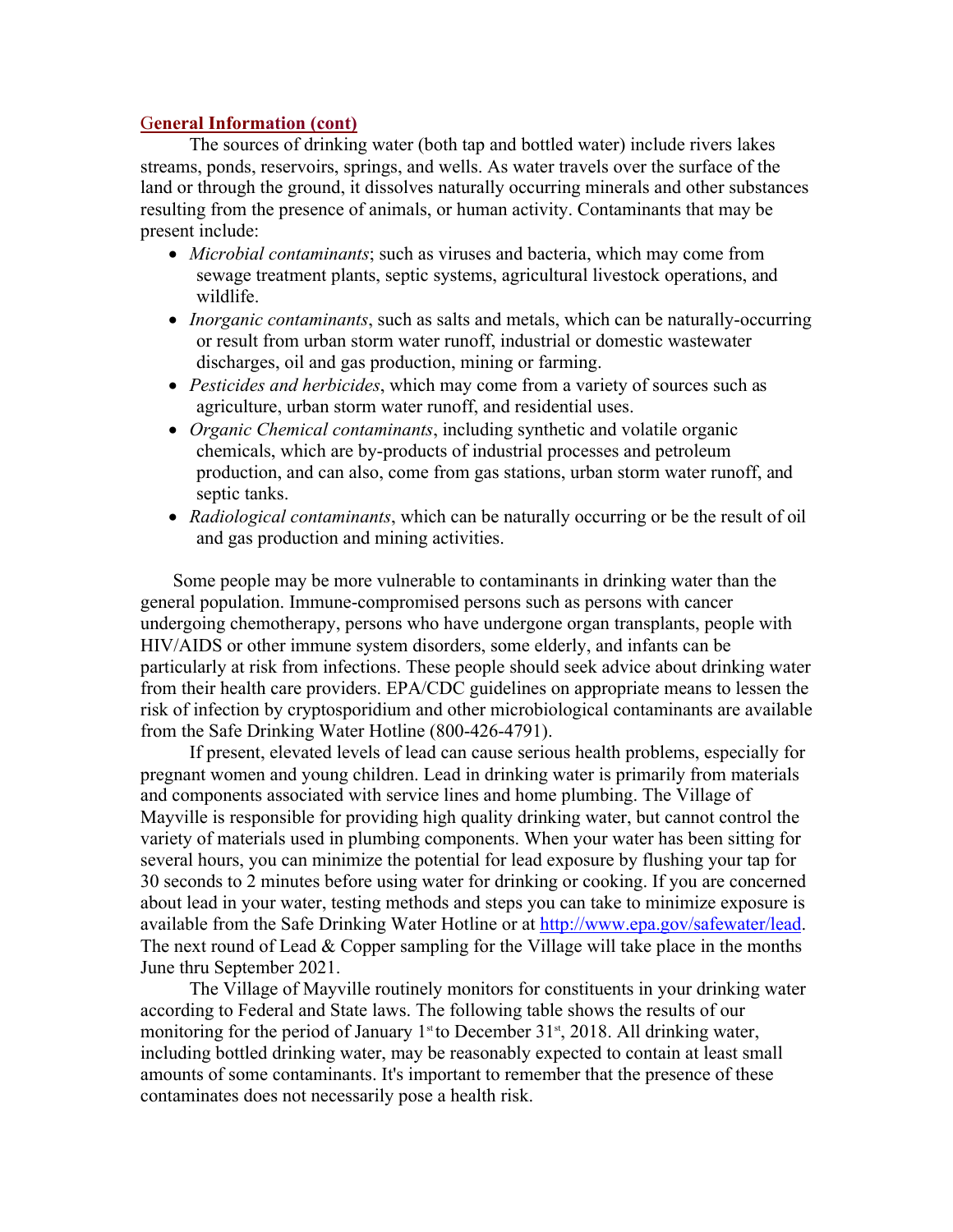| <b>Common Abbreviations for Understanding Testing Results</b> |                                             |                                                                                                                                                                    |  |  |  |  |  |
|---------------------------------------------------------------|---------------------------------------------|--------------------------------------------------------------------------------------------------------------------------------------------------------------------|--|--|--|--|--|
| <b>Symbol</b>                                                 | <b>Abbreviation for</b>                     | <b>Definition / Explanation</b>                                                                                                                                    |  |  |  |  |  |
| AL                                                            | <b>Action Level</b>                         | The concentration of a contaminant, which, if exceeded, triggers<br>treatment or other requirements which a water system must follow.                              |  |  |  |  |  |
| HAA5                                                          | Halo-acetic acids                           | The total of bromoacetic, chloroacetic, dibromoacetic,<br>dichloroacetic, and trichloroacetic acids. Compliance is based on<br>the total.                          |  |  |  |  |  |
| <b>LRAA</b>                                                   | <b>Locational Running</b><br>Annual Average | Average of the previous 12 months, at a specific location.                                                                                                         |  |  |  |  |  |
| <b>MCL</b>                                                    | Maximum Contaminant<br>Level                | The highest level of a contaminant that is allowed in water. MCL's<br>are set as close to the MCLG's as feasible using the best available<br>treatment technology. |  |  |  |  |  |
| <b>MCLG</b>                                                   | Maximum Contaminant<br>Level Goal           | The of contaminant in drinking water below which there is no<br>known or expected risk to health.                                                                  |  |  |  |  |  |
| mg/L                                                          | Milligrams per Liter                        | A milligram $= 1/1000$ gram, and is equal to 1 part per million.                                                                                                   |  |  |  |  |  |
| <b>MRDL</b>                                                   | Maximum Residual<br>Disinfectant Level      | The highest level of disinfectant allowed in drinking water.                                                                                                       |  |  |  |  |  |
| <b>MRDLG</b>                                                  | Maximum Residual<br>Disinfectant Level Goal | The level of drinking water disinfectant below which there is no<br>known or expected risk to health.                                                              |  |  |  |  |  |
| n/a                                                           | Not applicable                              |                                                                                                                                                                    |  |  |  |  |  |
| <b>ND</b>                                                     | Not Detected                                |                                                                                                                                                                    |  |  |  |  |  |
| I arts per Billion<br>ppb                                     |                                             | One in one billion and is equal to 1 microgram per liter.                                                                                                          |  |  |  |  |  |
| ppm                                                           | Parts per Million                           | One in one million and is equal to 1 milligram per liter.                                                                                                          |  |  |  |  |  |
| <b>RAA</b>                                                    | Running Annual Average                      | Average based on the previous 12 months of results.                                                                                                                |  |  |  |  |  |
| <b>TTHM</b>                                                   | <b>Total Trihalomethanes</b>                | Total Trihalomethanes is the sum of chloroform,<br>bromodichloromethane, dibromochloromethane, and bromoform.<br>Compliance is based on the total.                 |  |  |  |  |  |
| ug/L                                                          | Micrograms per Liter                        | A microgram = $1/1,000,000$ gram and is equal to 1 part per billion.                                                                                               |  |  |  |  |  |

In the following table you will find many terms and abbreviations to help you better understand the contaminant testing results on the chart on the following page.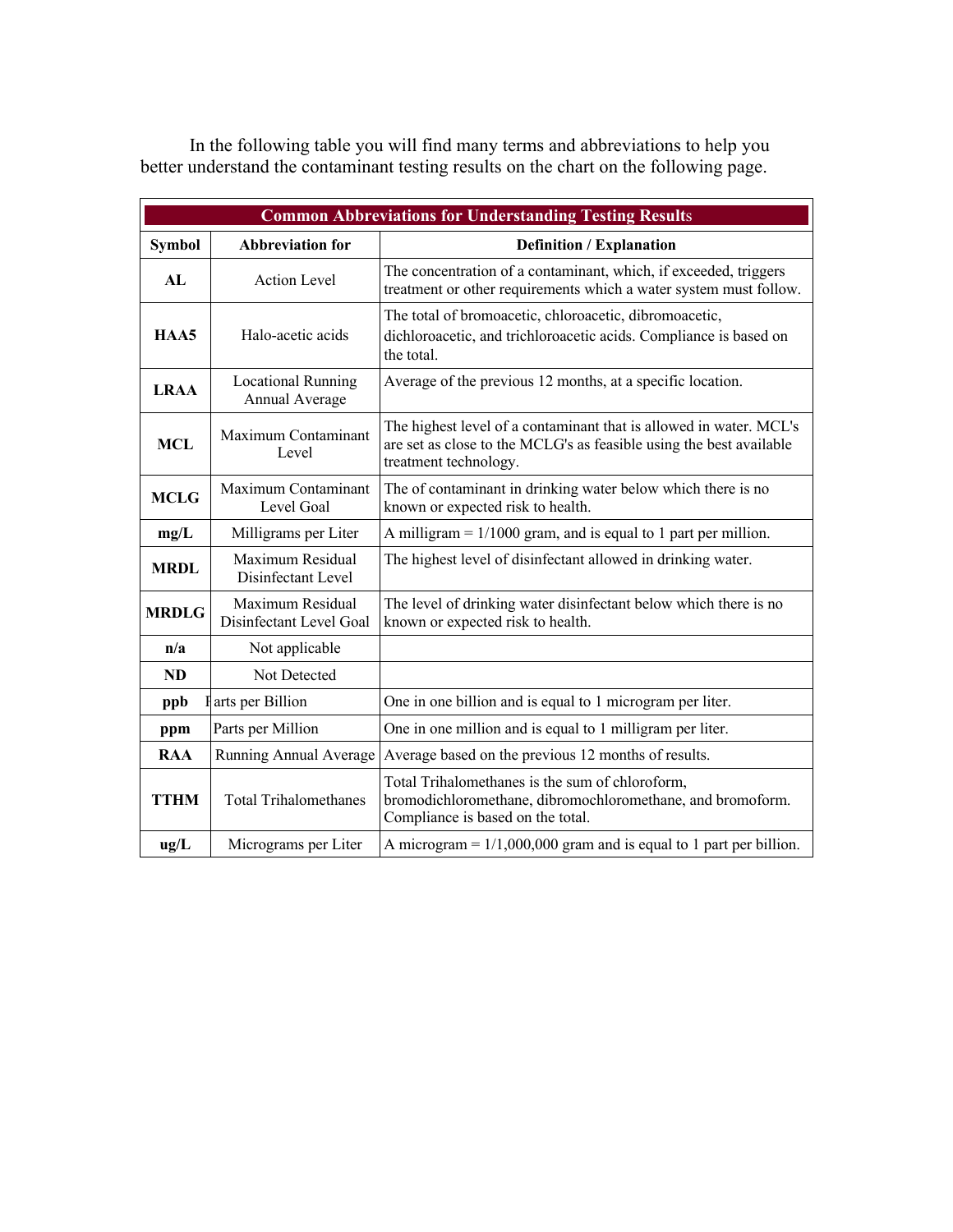| <b>Regulated Contaminant Testing Results</b>                             |                              |                                                                                                                      |                      |                         |                                              |                                |                                      |                                                                                                    |  |  |  |
|--------------------------------------------------------------------------|------------------------------|----------------------------------------------------------------------------------------------------------------------|----------------------|-------------------------|----------------------------------------------|--------------------------------|--------------------------------------|----------------------------------------------------------------------------------------------------|--|--|--|
| Regulated<br>Contaminant                                                 | Test<br>Date                 | Units of<br>Measure                                                                                                  | <b>MCL</b>           | MCLG                    | Highest<br>Level<br>Detected                 | Range of<br>Detection          | Violation<br>Y/N                     | Major Source of<br>Contamination                                                                   |  |  |  |
| Inorganic Chemicals - Monitored at the Water Treatment Plant             |                              |                                                                                                                      |                      |                         |                                              |                                |                                      |                                                                                                    |  |  |  |
| Barium                                                                   | 08/14/17                     | ppm                                                                                                                  | 2                    | $\overline{c}$          | 0.10                                         | n/a                            | N                                    | Discharge of drilling<br>wastes; Discharge of metal<br>refineries; Erosion of<br>natural deposits. |  |  |  |
| Fluoride                                                                 | 09/06/18                     | ppm                                                                                                                  | $\overline{4}$       | $\overline{4}$          | 0.55                                         | n/a                            | N                                    | Erosion of natural deposits                                                                        |  |  |  |
| Nitrate                                                                  | 09/06/18                     | ppm                                                                                                                  | 10                   | 10                      | ND                                           | n/a                            | N                                    | Erosion of natural<br>deposits, runoff from<br>fertilizer use; Leaching<br>from septic fields      |  |  |  |
| Disinfectant By-Product Monitoring in Distribution system                |                              |                                                                                                                      |                      |                         |                                              |                                |                                      |                                                                                                    |  |  |  |
| Regulated<br>Contaminant                                                 | Test<br>Date                 | Units of<br>Measure                                                                                                  | MCL                  | <b>MCLG</b>             | Level<br>Detected<br>(LRAA)                  | Range of<br>Detection          | Violation<br>Y/N                     | Major Source of<br>Contamination                                                                   |  |  |  |
| TTHM's                                                                   | 09/06/18                     | ppb                                                                                                                  | 80                   | n/a                     | 15.6                                         | n/a                            | N                                    | By-product of drinking<br>water disinfection                                                       |  |  |  |
| HAA5's                                                                   | 09/06/18                     | ppb                                                                                                                  | 60                   | n/a                     | 2                                            | n/a                            | N                                    | By-product of drinking<br>water disinfection                                                       |  |  |  |
| Disinfectant<br>(Total Chlorine<br>Residual)                             | 01/05/18<br>thru<br>12/28/18 | ppm                                                                                                                  | <b>MRDLG</b><br>4    | MRDL<br>4               | n/a                                          | $0.5 - 1.5$                    | N                                    | Water additive used to<br>control microbes.                                                        |  |  |  |
| Microbiological Contaminants - Monthly Monitoring in Distribution System |                              |                                                                                                                      |                      |                         |                                              |                                |                                      |                                                                                                    |  |  |  |
| Regulated<br>Contaminant                                                 | <b>MCLG</b>                  | <b>MCL</b>                                                                                                           |                      |                         | Highest<br>Level<br>Detected                 | Violation<br>Y/N               | Major Source of Contamination        |                                                                                                    |  |  |  |
| Total Coliform<br>Bacteria                                               | $\overline{0}$               | One routine positive sample and<br>one positive follow up sample                                                     |                      |                         | $\mathbf{0}$                                 | N                              | Naturally present in the environment |                                                                                                    |  |  |  |
| E. coli or Fecal<br>coliform bacteria                                    | $\mathbf{0}$                 | A routine sample and a repeat<br>sample are total coliform<br>positive, and one is also<br>Fecal or E. coli positive |                      |                         | $\mathbf{0}$                                 | N                              | Human and animal waste               |                                                                                                    |  |  |  |
|                                                                          |                              |                                                                                                                      |                      |                         | Lead & Copper Monitoring $-$ at Consumer Tap |                                |                                      |                                                                                                    |  |  |  |
| Regulated<br>Contaminant                                                 | Test<br>Date                 | Units of<br>Measure                                                                                                  | Number of<br>samples | Action<br>Level<br>(AL) | Number of<br>samples<br>exceeding<br>AL      | 90 <sup>th</sup><br>Percentile | Violation<br>Y/N                     | Major Source of<br>Contamination                                                                   |  |  |  |
| Lead                                                                     | June-<br>Sept.<br>2018       | ppb                                                                                                                  | 10                   | 15                      | $\boldsymbol{0}$                             | $\overline{4}$                 | N                                    | Corrosion of household<br>plumbing; Erosion of<br>natural deposits                                 |  |  |  |
| Copper                                                                   | June-<br>Sept.<br>2018       | ppb                                                                                                                  | 10                   | 1300                    | $\boldsymbol{0}$                             | 28                             | N                                    | Corrosion of household<br>plumbing; Erosion of<br>natural deposits                                 |  |  |  |
| <b>Unregulated Contaminant Testing Results</b>                           |                              |                                                                                                                      |                      |                         |                                              |                                |                                      |                                                                                                    |  |  |  |
| Contaminant                                                              | Test<br>Date                 | Units of<br>Measure                                                                                                  | MCL                  | MCLG                    | Highest<br>Level<br>Detected                 | Range of<br>Detection          | Violation<br>Y/N                     | Major Source of<br>Contamination                                                                   |  |  |  |
| Sodium                                                                   | 09/06/18                     | ppm                                                                                                                  | n/a                  | n/a                     | 7                                            | n/a                            | N                                    | Erosion of natural deposits                                                                        |  |  |  |
| Sulfate                                                                  | 09/06/18                     | ppm                                                                                                                  | n/a                  | n/a                     | 39                                           | n/a                            | N                                    | Erosion of natural deposits                                                                        |  |  |  |
| <b>Total Hardness</b>                                                    | 09/06/18                     | ppm                                                                                                                  | n/a                  | n/a                     | 326                                          | n/a                            | N                                    | Erosion of natural deposits                                                                        |  |  |  |